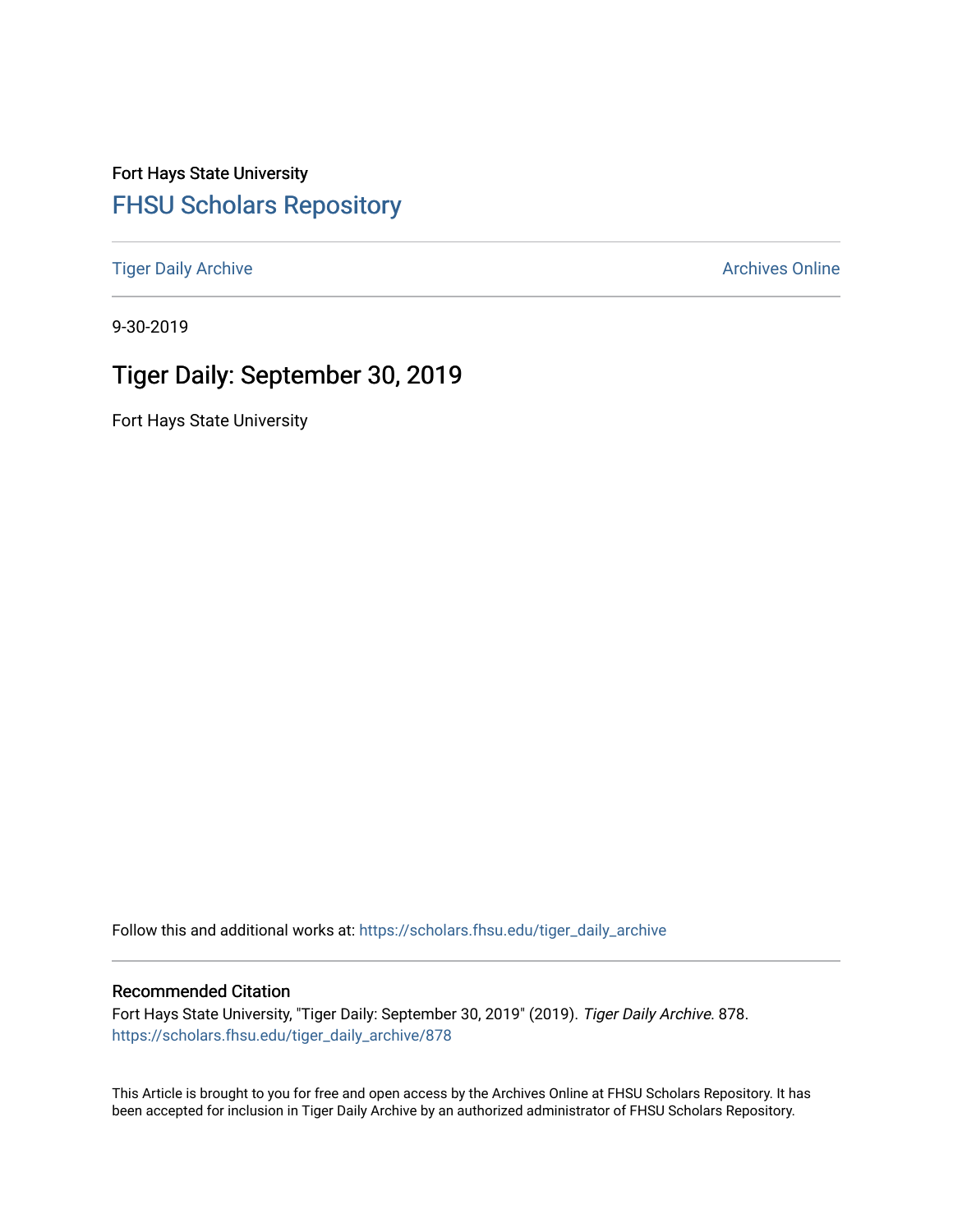# **Tiger Daily [September 30, 2019]**

# Tiger Daily

Mon 9/30/2019 10:02 AM

**To:** Tiger Daily <TigerDaily@fhsu.edu>



### **ANNOUNCEMENTS**

- **Calendar: Upcoming Professional Development [Opportunities](#page-2-0)**
- **Safe Zone [Trainings](#page-2-1)**
- **FHSU Tiger Tot Alumni [Homecoming](#page-2-2) Float**
- **Student [Government](#page-3-0) Association Election Forums**
- **[Makerspace](#page-3-1) Materials Need**
- **[Novels](#page-3-2) for Hope**
- **[Homecoming](#page-3-3) 2019 "Unleash the Tigers"**
- **Tiger [Athletics](#page-3-4) Hall of Fame Class of 2019**
- **Phi Kappa Phi Excellence in [Innovation](#page-4-0) Award**

### **EVENTS**

## **THIS WEEK/WEEKEND**

- **TILTed Tech [Mini-Conference:](#page-4-1) Accessibility and Blackboard Ally – TODAY; 12:00pm to 3:00pm**
- **Civic [Dinners:](#page-5-0) The Lovable City – TOMORROW & October 7; 6:00pm**
- **Maker [Wednesday](#page-5-1) – October 2; 5:00pm to 6:00pm**
- **[Hispanic](#page-5-2) Dance Session: Salsa – October 2; 6:30pm to 9:00pm**
- **STEPS to Success [Wellness](#page-6-0) Program: Lunch & Learn – October 3; 12:00pm**
- **[Sustainability](#page-6-1) Task Force Meeting – October 3; 3:00pm**
- **Encore Series [Presents](#page-6-2) – Reza: The Edge of Illusion – October 3; 7:30pm**
- **Paris to [Pittsburgh](#page-6-3) Film and Forum – October 3; 7:00pm**
- **FHSU [Homecoming](#page-7-0) Chamber Chat – October 4; 9:00am**
- **Walk to End [Alzheimer's](#page-7-1) – October 5; 9:00am to 10:00am**
- **[Space](#page-4-2) Week 2019 – October 7-10; Times Listed below**

### **FUTURE EVENTS**

- **A Plant Hike: Wild Foods and [Medicinal](#page-7-2) Plants Around the Cheyenne Bottoms Area – October 6; 2:00pm**
- **U.S. Air Force ["Falconaires"](#page-7-3) Jazz Ensemble Concert - October 7; 7:00pm**
- **On-Site Biometric [Screening](#page-8-0) & Health Coach Available – Dates and times listed below**
- **Political Science Alumni Award Winners [Reception](#page-9-0) – October 10; 4:00pm to 5:00pm**
- **Leadership Studies Alumni [Distinguished](#page-10-0) Service Award Reception – October 10; 3:00 to 4:00pm**
- **Economics, Finance, and Accounting [Department](#page-9-1) Reception for Alumni Award Recipients – October 10; 3:00 to 4:00pm**
- **College of Education [Homecoming](#page-10-1) Reunion – October 11-12; Times listed below**
- **Science Café Presents: ["Importance](#page-5-3) of Scientific Education in Western Kansas" – October 14; 7:00pm**
- **Rural and [Independent](#page-8-1) Innovators Conference – October 15; 8:00am to 4:30pm**
- **MDC Workshop – [Maintaining](#page-10-2) a Healthy & Safe Work Place – October 17; 8:30am to 12:00pm**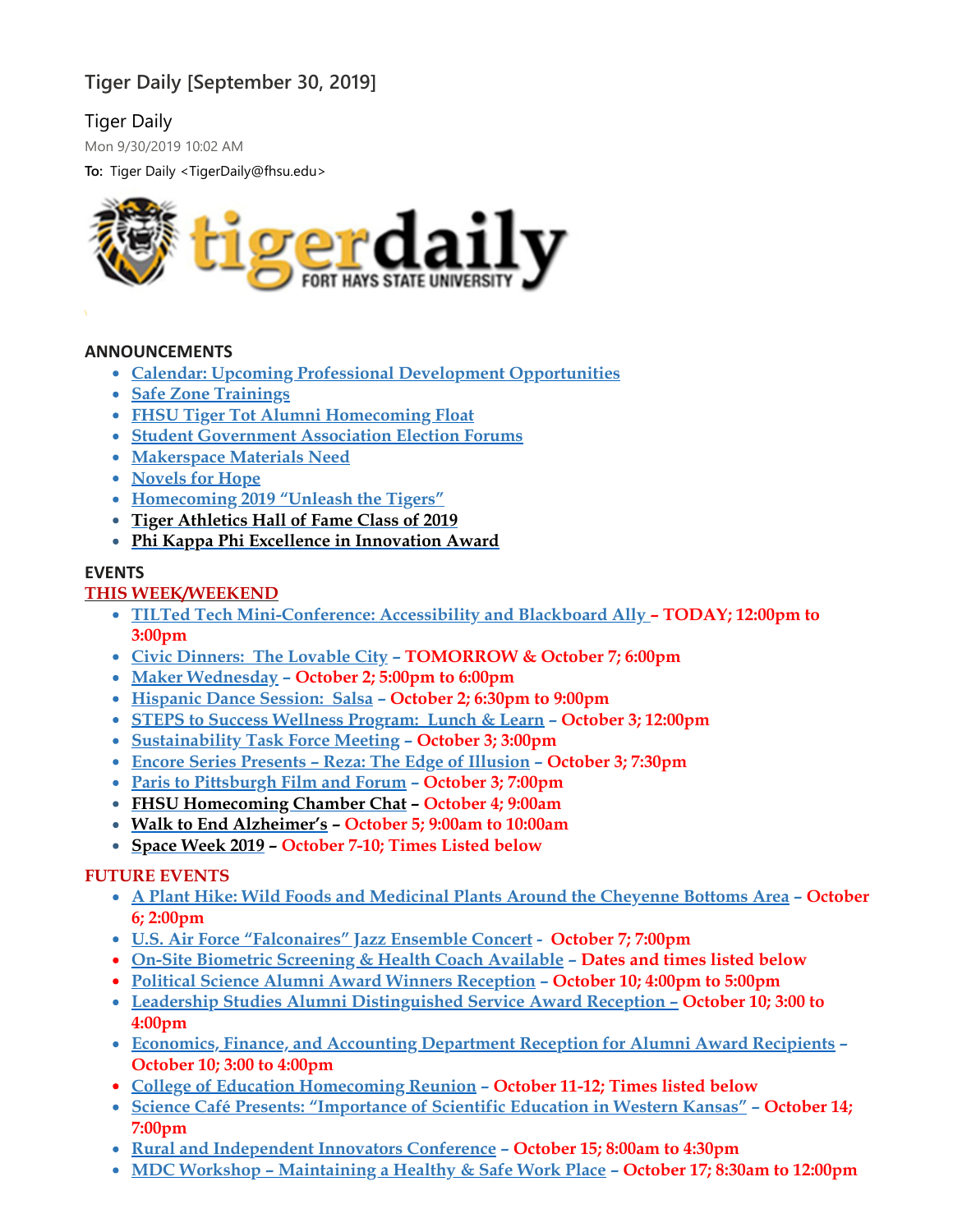- **[Run/Walk](#page-10-3) to Help Children Talk 5k Event – October 19; 8:15am**
- **WKHRMA October Seminar – 10 [Complimentary](#page-8-2) Spots Available! – October 23; 8:30am to 3:00pm**
- **MDC Workshop – Instagram [Marketing](#page-11-0) – October 25; 1:00pm to 4:30pm**
- **MDC Workshop – Mobile [Photography](#page-11-1) – October 25; 8:30am to 12:00pm**

## **SHARE WITH STUDENTS**

**40 [Days](#page-12-0) at the Fort**

## **STUDENT ABSENCES**

<span id="page-2-0"></span>**Great Bend [Feeding](#page-12-1) Field Trip**

## **ANNOUNCEMENTS**

## **Calendar: Upcoming Professional Development Opportunities**

Check out upcoming professional development opportunities! The TILT TigerLearn event calendar is your go-to for professional development at FHSU! Check it out here: [http://tigerlearn.fhsu.edu/events/.](http://tigerlearn.fhsu.edu/events/)

To provide faculty and staff with one easy place to see all professional development at FHSU, we're happy to include your event on the TigerLearn calendar. We can include links to your registration site, contact persons for questions, etc. Just contact [TILT-FacultyDev@fhsu.edu,](mailto:TILT-FacultyDev@fhsu.edu) and we'll add your event right away!

# <span id="page-2-1"></span>**Safe Zone Trainings**

To honor LGBTQ+ History month, we will begin to offer Safe Zone trainings during the month of October. There are a variety of dates and times that you can attend a training. Each date has a maximum capacity of 20 participants for the two hour training. Depending on interest, there may be more dates and times added. To sign up, please visit Tigerlink at <https://tigerlink.fhsu.edu/submitter/form/start/344353>

For questions please contact Tina Wolbert, thwolbert@fhsu.edu

# <span id="page-2-2"></span>**Attention all FHSU Tiger Tot Alumni**

Tiger Tots Director, Sara Stroup and lead teacher, Penny McGinnis are looking for Tiger Tot Alumni to take part in their FHSU Homecoming Float! See the detailed information below and spread the word so we can see our Tiger Tot alumni from 1981 to recent, on October 12th! We hope to see everyone there!

If you or your child are alumni of FHSU Tiger Tots, you are invited to UNLEASH THE TIGERS! come to the first-ever FHSU Tiger Tots Homecoming Reunion on October 12th!

We hope to see all past and present Tiger Tot children, families, interns, student teachers, and staff near and far come back for this reunion! Tiger Tots will be open that morning if anyone would like to visit the present classroom. We will be riding a float in the Homecoming Parade. All children ages 16 and under must be accompanied by an adult.

The parade starts at 11:00 AM on Saturday, October 12th and more information will be given for the time of line-up, as we gain that information. Please share this message to your Facebook page to help us spread the word!

If you are going to be able to join us, please RSVP on the feed below. We want to get an approximate count for cookies and punch to be served that morning during our time at the classroom, prior to the parade!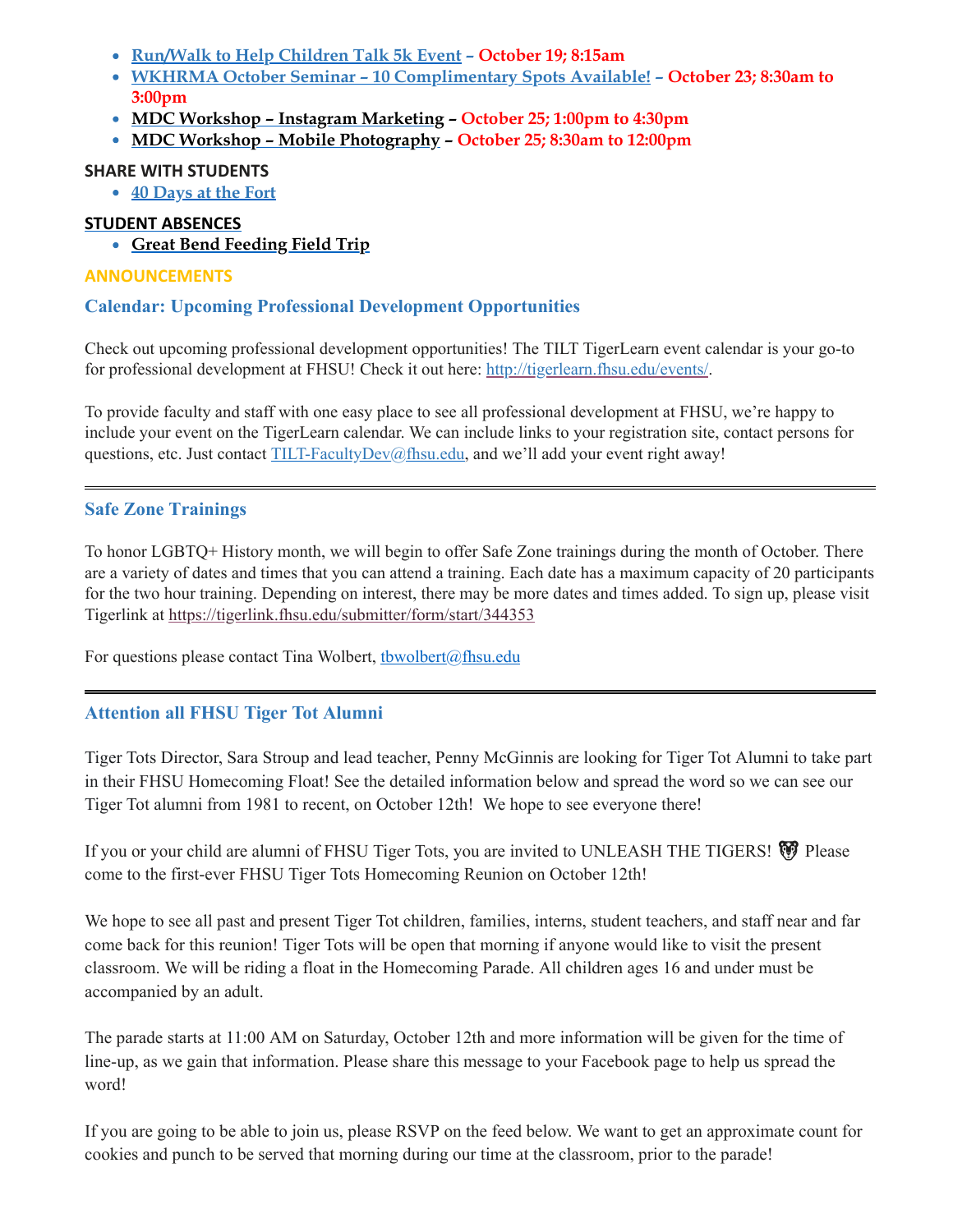#### <span id="page-3-0"></span>**Student Government Association Election Forums**

Join the Student Government Association for two local election forums in preparation for the 2019 local elections in Hays! This event is held in partnership with the Department of Political Science, the Docking Institute of Public Affairs, Tiger Media Network, the American Democracy Project, and the Hays Area Chamber of Commerce. On October 15<sup>th</sup>, we will host a forum for candidates running for USD 489 School Board from 6:30-8:00 in the Beach-Schmidt Auditorium. On October 22<sup>nd</sup>, we will host a forum for candidates running for the Hays City Commission from 6:30-8:00 in the Beach-Schmidt Auditorium. Refreshments will be provided at the event and audience members will be able to ask candidates questions, both written and verbally. Community members are welcome. If you have any questions, please contact  $k$ cwisley.se $\omega$ fhsu.edu.

### <span id="page-3-1"></span>**Makerspace Materials Need**

Makerspace is needing CLEAN empty gallon-sized plastic jugs! Please drop off at Forsyth Library downstairs in Makerspace 060 or email or call GG Launchbaugh for pick up: [gglaunchbaugh@fhsu.edu](mailto:gglaunchbaugh@fhsu.edu) 785-628-4538.

### <span id="page-3-2"></span>**Novels 4 Hope**

*Diversity Book Club*, is a dynamic book club bringing students, faculty, and staff together to explore current social justice issues & diversity topics. Student Engagement will host the club in reading four books throughout the year. The book selection is a mixture of fiction & non-fiction literature to appeal to a variety of demographics. Our purpose for Novels 4 Hope is to keep conversation continuous on campus among students, faculty & staff on issues of race, religion, ethnicity, sexuality and gender.

Our first Novels for Hope book is: Sissy by Jacob Tobia. The sign-up for the first novel will open on Tigerlink on Friday, September 20 and run through Friday, October 4. You cannot register for this until NEXT FRIDAY. At that time, you can access the following link: <https://tigerlink.fhsu.edu/submitter/form/start/339261>

The first 30 people to sign-up will receive a copy of the book. For questions please contact  $\frac{diversity}{a}$ fhsu.edu

#### <span id="page-3-3"></span>**Homecoming 2019 "Unleash the Tigers"**

Join us for Homecoming 2019 "Unleash the Tigers!" Open to all FHSU alumni, friends, faculty, students, and staff...there's something for everyone during this exciting weekend. Enjoy a wide variety of events, including lunch with head football coach Chris Brown, Tiger bonfire and pep rally, Oktoberfest, alumni awards reception and banquet, Tiger 5K run/walk, parade down Main Street and the FHSU vs. Emporia State University football game.

Advance registration is required for many of the events. Paid alumni members (Silver, Gold, Diamond, Platinum) are eligible for special discounted pricing. *\*Registration deadline is Thursday, October 3, 2019\**

To see a full list of activities and to register, visit [www.goforthaysstate.com/homecoming2019.](http://www.goforthaysstate.com/homecoming2019) Questions? Call the FHSU Alumni Association 628-4430 or email [alumni@fhsu.edu](mailto:alumni@fhsu.edu)

#### <span id="page-3-4"></span>**Tiger Athletics Hall of Fame**

Fort Hays State Athletics will welcome seven new members into the Tiger Sports Hall of Fame on Saturday, October 26, 2019. The inductees include Marvin Andrews (men's basketball), Kent Bauer (men's track and field), Chris (Biser) Drea (women's basketball), Bill Hall (baseball), Jack Harms (men's cross country/track and field), *[Maddie](https://fhsuathletics.com/roster.aspx?rp_id=703) Holub* (softball), and Kelly (Skidmore) Gunning (volleyball). The induction ceremony will take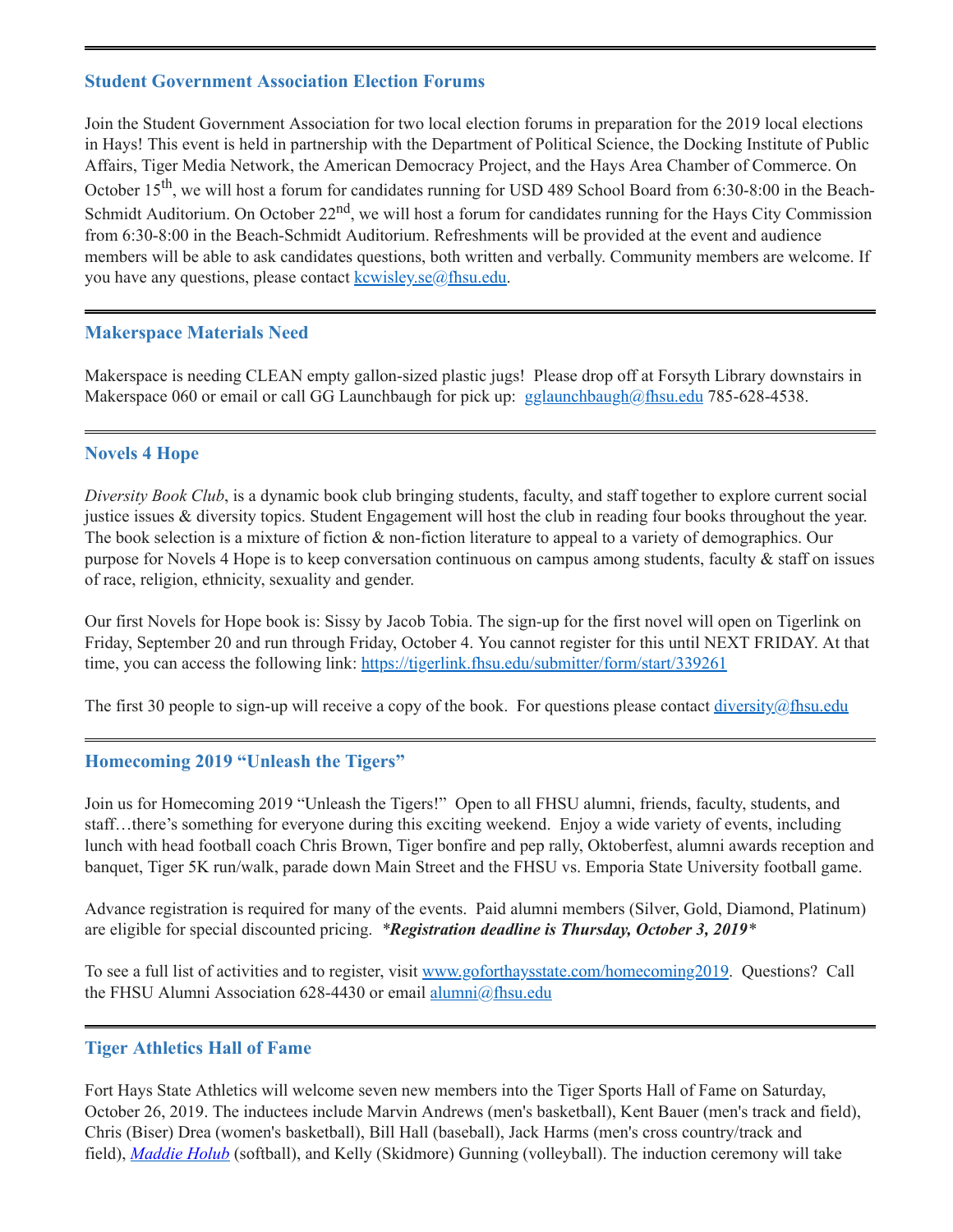place the morning of October 26 at the Memorial Union Ballroom on the campus of Fort Hays State University at 9:30 am. The inductees will be recognized at halftime of the football game vs. Nebraska-Kearney at 2:00 pm.

# <span id="page-4-0"></span>**Phi Kappa Phi Excellence in Innovation Award**

## *Phi Kappa Phi- \$100,000 Excellence in Innovation Award*

The collegiate honor society, Phi Kappa Phi, is now accepting submissions for its 2020 Phi Kappa Phi Excellence in Innovation Award. The recipient institution will receive \$100,000 in tangible recognition. The winner will be determined based on institutions' best practices in response to the changes facing higher education in the twenty-first century. This is a great opportunity to showcase Fort Hays State University's stand on- issues of affordability, access, diversity, retention, new technology, etc.

If you are interested please visit [https://www.phikappaphi.org/grants-awards/institutions/excellence-in](https://www.phikappaphi.org/grants-awards/institutions/excellence-in-innovation#.XY0FBlVKiUk)innovation#.XY0FBlVKiUk to learn about the award criteria, eligibility and application timeline for the 2020 \$100,000 Excellence in Innovation Award.

**EVENTS**

<span id="page-4-2"></span>**Space Week 2019**  October 7 - 10 Forsyth Library

#### MAKERSPACE in Forsyth Library

**Monday, Oct. 7** FHSU Astronomy Club Observation at 8:30 pm in Tomanek Hall, Observation Deck, weather permitting. *Come see the Moon, Saturn, Jupiter and M31!* (cancellation date Thursday, October 10, 8:30 pm) **Tuesday, Oct. 8** Make a 3D print of a NASA artifact for FREE in Makerspace **Wednesday, Oct 9** Watch Interstellar Movie with popcorn all day!

All events are FREE and open to the public Sponsored by Science and Mathematics Education Institute [www.fhsu.edu/smei](http://www.fhsu.edu/smei)

<span id="page-4-1"></span>**TILTed Tech Mini-Conference: Accessibility and Blackboard Ally** Monday, September 30; 12:00-3:00pm Memorial Union, Stouffer Lounge

### Registration: [bit.ly/TILTedAlly](http://bit.ly/TILTedAlly)

Are your courses accessible to ALL students? Learn about Ally, a new accessibility feature in Blackboard, best practices, and other tools to make your courses and content more accessible.

### **Mini-Conference Sessions:**

**Noon - 12:10PM**

Lunch (Meal provided by the Office of the Provost)

- **12:10 - 12:40PM** When Things Aren't Accessible By Jennifer Pfeifer and Ryan Haxton (Kelly Center)
- **12:45 - 1:15PM**

Creating and Adapting Content for Accessibility By Claire Nickerson (Forsyth Library)

- **1:15 - 1:30PM** Break
- **1:30 - 2:30PM**

Blackboard Ally Interactive Workshop By Dr. Andrew Feldstein (TILT) and Faculty Panel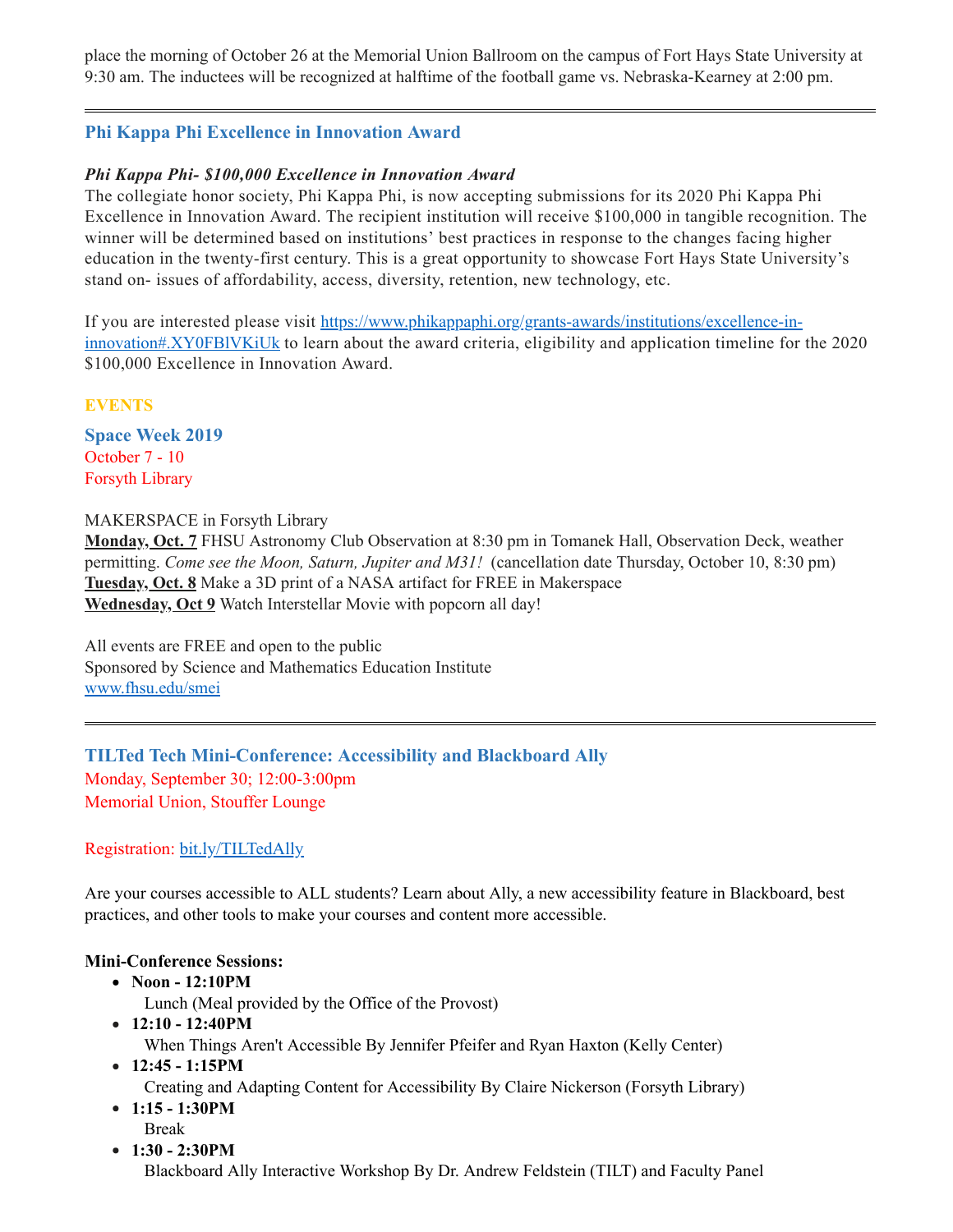### **2:30 - 3:00PM**

Closed Captioning and Media By Molly Barnett (TILT)

TILTed Tech is a series of mini-conferences for faculty and staff development that inspire teaching, scholarship and technology. The series is sponsored by Dr. Andrew Feldstein, Assistant Provost of Teaching Innovation and Learning Technologies (TILT), Deborah Ludwig, Dean of Forsyth Library, and Mark Griffin, Director of Technology Services, with free lunch tickets provided by the Office of the Provost.

#### **Register Today:** [bit.ly/TILTedAlly](http://bit.ly/TILTedAlly)

The sessions will be recorded. Please use the registration form and select the option for off-campus and international faculty to request access to the videos to view on their own time.

Questions? Contact Cyndi Landis at [cllandis2@fhsu.edu.](mailto:cllandis2@fhsu.edu)

<span id="page-5-3"></span>**Science Café Presents: "Importance of Scientific Education in Western Kansas"** Monday, October 14; 7:00pm Thirsty's at the Venue, 2704 Vine Street

Presenter: Ms. Keri Maricle, M.S. Biology Instructor, NCKTC

Sponsored by Science and Mathematics Education Institute Free and Open to public

[www.fhsu.edu/smei](http://www.fhsu.edu/smei) [www.twitter.com/FHSUScienceCafe](http://www.twitter.com/FHSUScienceCafe) [www.facebook.com/FHSUScienceCafe](http://www.facebook.com/FHSUScienceCafe)

<span id="page-5-0"></span>**Civic Dinners: The Lovable City** Tuesday, October 1 & Monday, October 7; 6:00pm Gella's Diner & Lb. Brewing Co.

Bring yourself and some money to Gella's at 6pm on Tuesday, October 1 and Monday, October 7. Civic Dinners<sup>TM</sup> has launched a national conversation about "The Lovable City" in hopes of learning more about what makes your city lovable, what you'd love to love, and how you'd like to be more involved in creating a more lovable city. To register, click ATTEND A DINNER at this website: [https://www.civicdinners.com/tlc-hays.](https://www.civicdinners.com/tlc-hays)

Contact: Dr. Jane Talkington, FHSU-RCOBE, phone/text: (785) 592-1712 or Melissa Dixon, Convention & Visitor's Bureau (785) 628-8202.

<span id="page-5-1"></span>**Maker Wednesday** Wednesday, October 2; 5:00-6:00pm Forsyth Library Makerspace 060

Come to Makerspace and learn how to make Vinyl Decals and Stickers! [www.fhsu.edu/smei](http://www.fhsu.edu/smei)

<span id="page-5-2"></span>Sponsored by Science and Mathematics Education Institute and Forsyth Library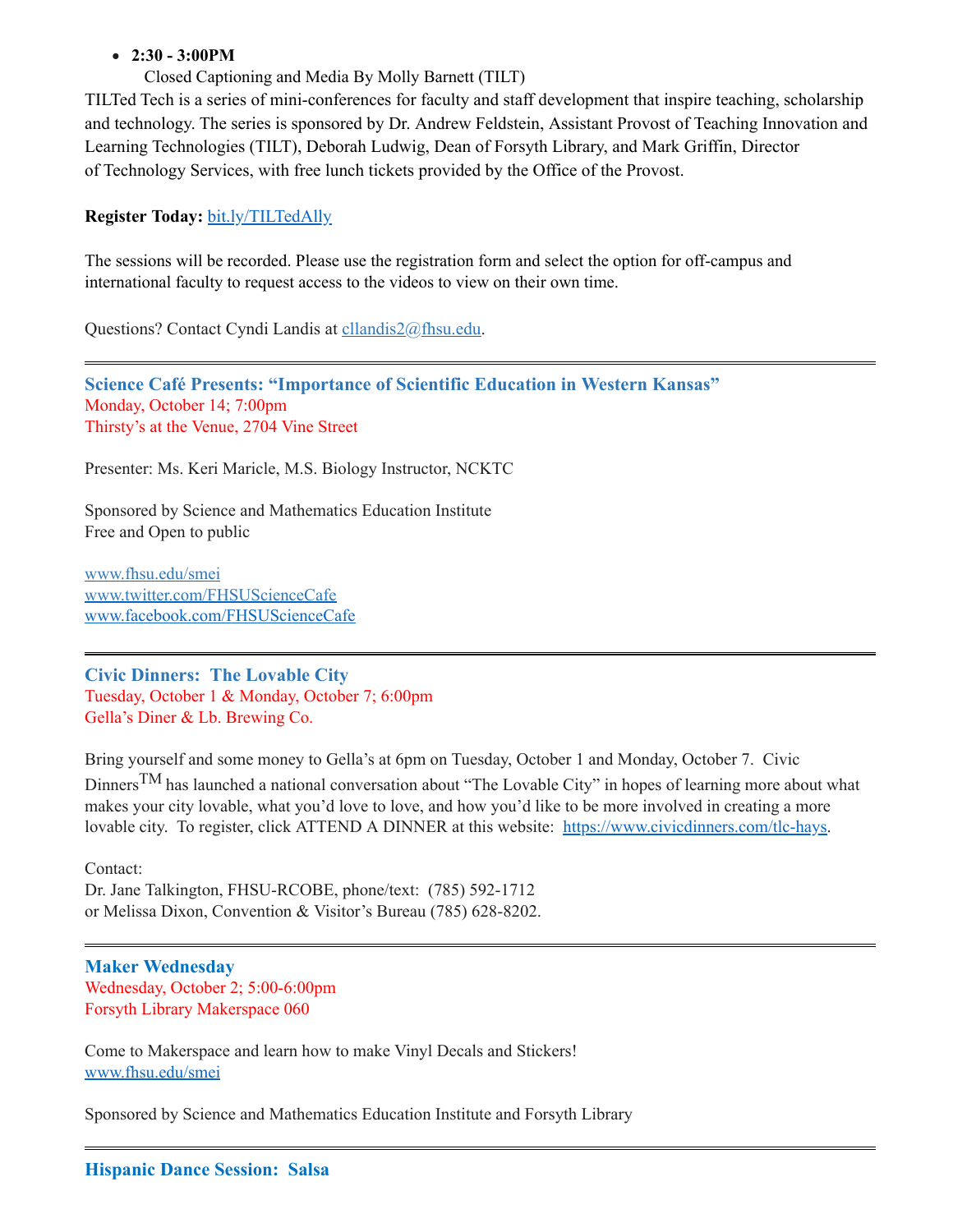Wednesday, October 2; 6:30-9:00pm Cunningham Hall 122 (Dance Room)

The next Hispanic Dance Session will be Salsa. It will be taught by Christine Byrd, Draya Woolf-Wilson and Chita Espino-Bravo. It will be on Wednesday, October 2, 2019 from 6:30-9:00pm in Cunningham Hall 122 (Dance Room). Please meet outside CH122 around 6:20 so we can start promptly at 6:30. The Hispanic Dance Session is sponsored by the Spanish Club and the Department of Modern Languages. For more information, email Chita Espino-Bravo at [c\\_espinobravo@fhsu.edu](mailto:c_espinobravo@fhsu.edu).

<span id="page-6-0"></span>**STEPS to Success Wellness Program: Lunch & Learn** Thursday, October 3; 12:00pm Stroup Hall, Room 166

Did you know the what is the single best thing we can do to improve our health? Get up and get moving. <https://youtu.be/aUaInS6HI> Grab your lunch and join Mr. Drew Gannon as he will be hosting a lunch and learn on October 3, 2019 at noon in Stroup Hall, Room 166. You are invited to come and learn more about physical activity!

<span id="page-6-1"></span>**Sustainability Task Force Meeting** Thursday, October 3; 3:00pm Memorial Union , Stouffer Lounge

"Sustainability Task Force – 'Big Tent Meeting'

Thursday October 3<sup>rd</sup>, 3:00 pm, Stouffer Lounge, Memorial Union. We will discuss our successes from last year, and our ongoing agenda for the 2019 – 2020 academic year. Please bring your ideas, suggestions, and items for discussion. Do you have questions, or cannot attend but want to be on our email list? Please email us at: [sustainability@fhsu.edu](mailto:sustainability@fhsu.edu) ."

<span id="page-6-2"></span>**Encore Series Presents – Reza: The Edge of Illusion** Thursday, October 3; 7:30pm Beach/Schmidt Performing Arts Center

More than a magic show, Reza infuses state of the art production, masterful comedic timing, and interactive moments, allowing the audience to experience magic first hand. He has sparked world-wide buzz and loyal fan base with his signature grand-scale illusions such as making motorcycles and helicopters materialize out of thin air! Young and fresh, Reza's "Edge of Illusion," has earned him awards including "Magician of the Year." Reza is intriguing, engaging, and captivating. He isn't just a magician. He is a world-class entertainer.

Tickets are available at the Memorial Union Student Service Center, by calling 785-628-5306 or by visiting [www.fhsu.edu/encore](http://www.fhsu.edu/encore). Tickets for the general public are \$40 reserved and \$30 unreserved; for seniors, tickets are \$35 reserved and \$25 unreserved; and for FHSU students and children ages 5-17, tickets are \$30 reserved and \$20 unreserved.

Questions? Contact Jacob Ternes at [jaternes@fhsu.edu](mailto:jaternes@fhsu.edu)

## <span id="page-6-3"></span>**Paris to Pittsburgh Film and Forum** Thursday, October 3; 7:00pm Memorial Union, Cody Commons

Us 4 U invites the FHSU community to our Paris to Pittsburgh Film and Forum on Thursday, October 3, at 7pm. We will watch *Paris to Pittsburgh* (see [trailer\)](https://www.youtube.com/watch?v=sFznn8FNRbU) and have a discussion about sustainability, faith and the environment, and more. There will be snacks available! This is part of 40 Days at the Fort, and there will be a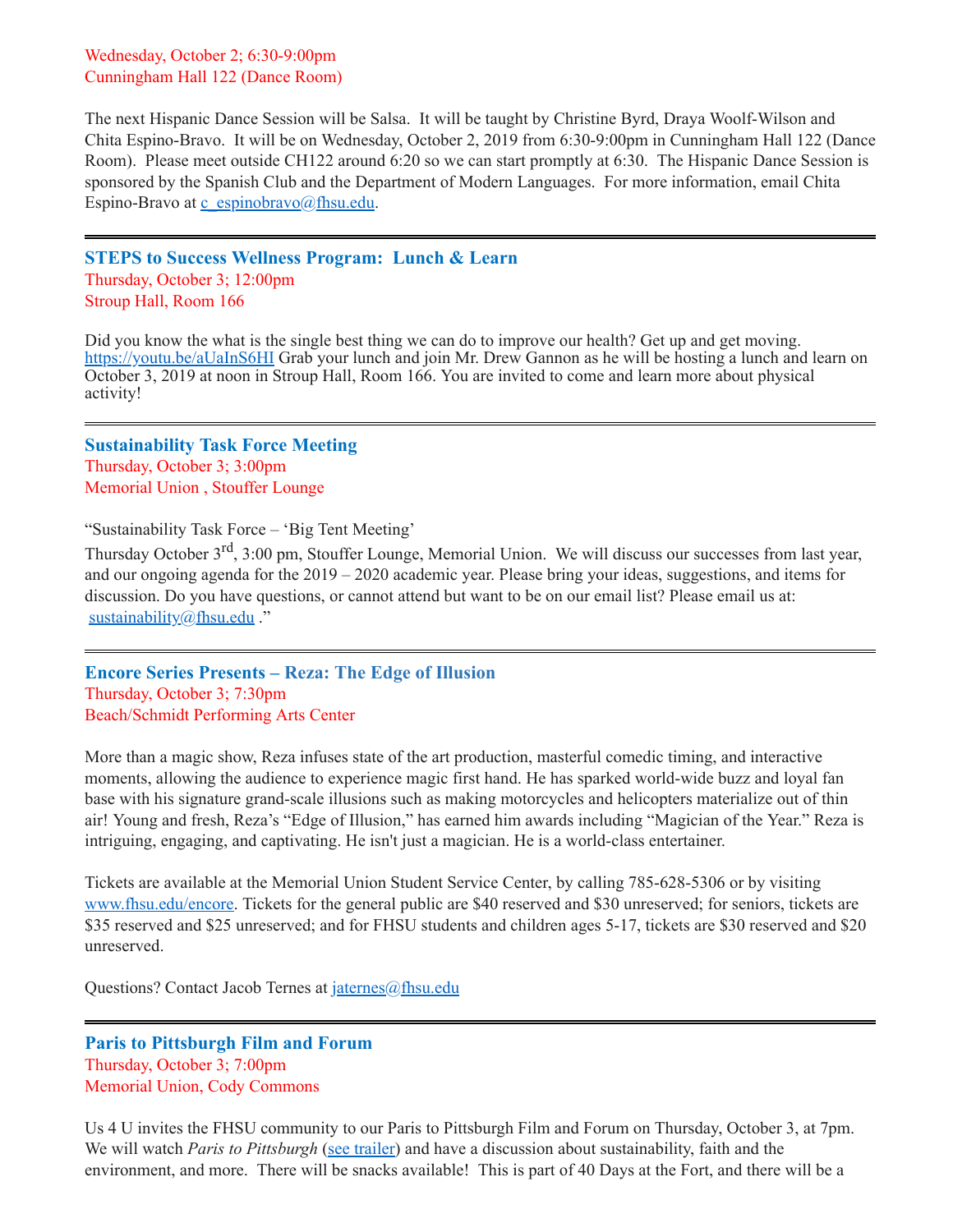chance to swipe your Tiger Card for credit. More information can be found on TigerLink (Corq) or our Facebook event. Contact Zoey at [us4u.fhsu@gmail.com](https://www.facebook.com/events/417934365485381/) with any questions or concerns.

<span id="page-7-0"></span>**FHSU Homecoming Chamber Chat** Friday, October 4; 9:00am Robbins Center

Please join the Homecoming Committee, and Hays Chamber on October 4<sup>th</sup> at 9:00AM in the Robbins Center to learn about all the exciting activities planned during the week of Homecoming. There will be light refreshments, the chance to meet this year's homecoming royalty, and learn about all the events taking place throughout the week leading up to Saturday's FHSU football game.

<span id="page-7-1"></span>**Walk To end Alzheimer's** Saturday, October 5; 9:00-10:00am Big Creek Crossing Mall

Registration 9-10 am Breakfast for Walk participants 9-10 and Walk begins at 10 am

There is still time to get a team together for the Walk visit <http://act.alz.org/hays19> Or you can join my team- My page: <http://act.alz.org/goto/marmstrong12>

For more information please contact Micki Armstrong at [marmstrong@fhsu.edu](mailto:marmstrong@fhsu.edu)

<span id="page-7-2"></span>**A Plant Hike: Wild Foods and Medicinal Plants Around the Cheyenne Bottoms Area** Sunday, October 6; 2:00pm Kansas Wetlands Education Center

Join KWEC and Dr. Kelly Kindscher, Kansas Biological Survey scientist and University of Kansas environmental studies professor, on a plant hike field trip around Cheyenne Bottoms on Sunday, October 6 at 2 p.m. to learn about the native plants that are edible or have medicinal qualities.

Participants will gather at KWEC first before traveling by car to a couple nearby field sites. Participants should be prepared to be outside, wear comfortable, close-toed shoes, and be able to walk short distances over uneven terrain. The program is free and no registration is needed.

Kindscher has authored several books on native plants, including Medicinal Wild Plants of the Prairie and Edible Wild Plants of the Prairie.

The event is free and open to the public. For more information contact KWEC at 1-877-243-9268 or visit [http://wetlandscenter.fhsu.edu](http://wetlandscenter.fhsu.edu/) . The Kansas Wetlands Education Center is a branch of the Werth College of Science Technology and Mathematics and is located at Cheyenne Bottoms, near Great Bend, KS. The Center is open Mon-Sat 9am-5pm and Sun 1-5pm. Admission is free.

<span id="page-7-3"></span>**U.S. Air Force "Falconaires" Jazz Ensemble Concert** Monday, October 7; 7:00pm Beach/Schmidt Performing Arts Center

The United States Air Force Academy Band's "Falconaires" jazz ensemble from Colorado Springs will perform a free concert at Fort Hays State University Beach/Schmidt Performing Arts Center in Hays, KS on 7 October 2019 at 7PM. The evening will feature an eclectic mix of traditional and contemporary jazz repertoire that celebrates our national heritage. The concert is free and open to the public. Free tickets will be distributed seven days a week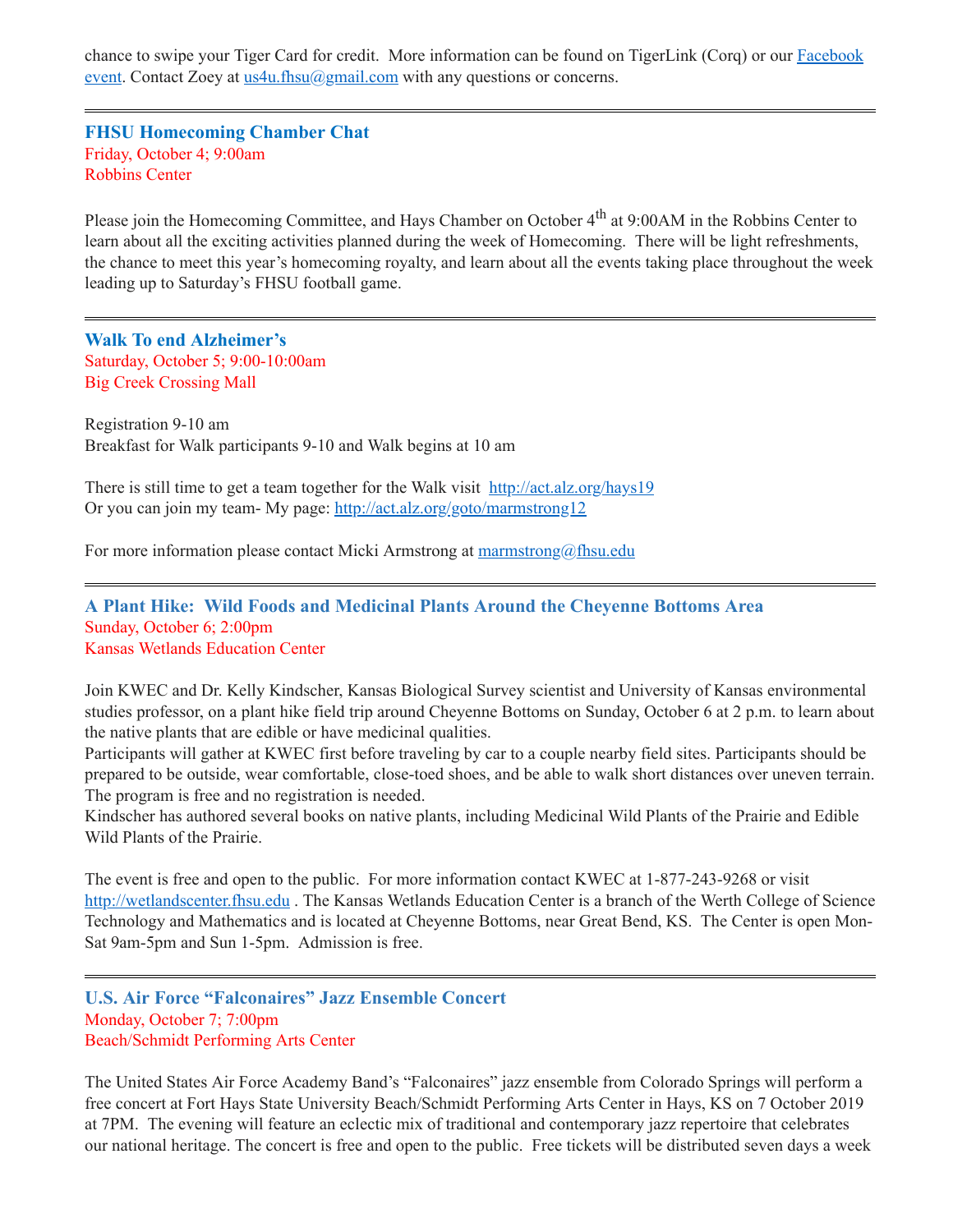until 10pm at the Memorial Union Student Service Center or online at https://www.eventbrite.com/e/usaf[falconaires-big-band-sponsored-by-fort-hays-state-university-tickets-70982629957.](https://www.eventbrite.com/e/usaf-falconaires-big-band-sponsored-by-fort-hays-state-university-tickets-70982629957)

<span id="page-8-1"></span>**Rural and Independent Innovators Conference** Tuesday, October 15; 8:00am-4:30pm Robbins Center

The Rural and Independent Innovators Conference is being held on **October 15 th , 2019** from 8:00 AM – 4:30 PM at the Robbins Center on Fort Hays State University's campus. This conference is for product and technology innovators who want to know when and how to advance with their ideas.

Please visit the conference website link for more information regarding the event: [https://www.ksinnovator.com/](https://linkprotect.cudasvc.com/url?a=https%3a%2f%2fwww.ksinnovator.com%2f&c=E,1,VmjRgormpxBBwnH0rotD4QTRl5JXVsVpT5lDsDRIxeQjZM9QtBPyYRn-Nbro7QLgMS3uD1KyfOBYrnVhuDyqC2edXlbzdCu1z5tqRlqNNlA9zc5GTQ,,&typo=1)

Register by October 10<sup>th</sup> at: <https://ksbdc.ecenterdirect.com/events/25104>

Feel free to contact our office at 785-628-5615 for more information.

<span id="page-8-2"></span>**WKHRMA October Seminar – 10 Complimentary Spots Available!** Wednesday, October 23 Registration: 8:30am / Seminar: 9:00am-3:00pm / Networking Reception to follow Robbins Center, Eagle Communications Hall

The Western Kansas Human Resource Management Association (WKHRMA) welcomes the Tiger Family to our annual October Seminar. Come hear from attorneys Melody Rayl & Lauren Sobaski of Fisher & Phillips LLP on some of the most pressing matters facing the workplace today. We will discuss issues about changing marijuana laws, inclusion, audits, retaliation claims, and more.

Provost Jill Arensdorf has generously agreed to fund **TEN** registrants from FHSU's Division of Academic Affairs.

Want one of the ten spots for faculty & staff? These complimentary registrations are first come, first served! Email Hannah Hilker, [hehilker@fhsu.edu](mailto:hehilker@fhsu.edu) today to reserve your spot at the seminar.

<span id="page-8-0"></span>**On-Site Biometric Screening & Health Coach Available** Memorial Union

Free Biometric Screening Offered Tuesday, October 1<sup>st</sup> Wednesday, October 2<sup>nd</sup> Tuesday, November 12<sup>th</sup>

*Worth 5 HealthQuest Credits* For employees and spouses enrolled in Plan C, J, N, or Q, participation is also worth \$50 into their HSA or HRA *Account.*

Fort Hays State University – Memorial Union There will also be a Health Coach available that day from 8:00am-1:00pm in the Memorial Union Calvary Room (Room 205). <http://www.kdheks.gov/hcf/healthquest/coaching.html>

*Deadline to sign up is 3 DAYS PRIOR TO DATE by midnight.*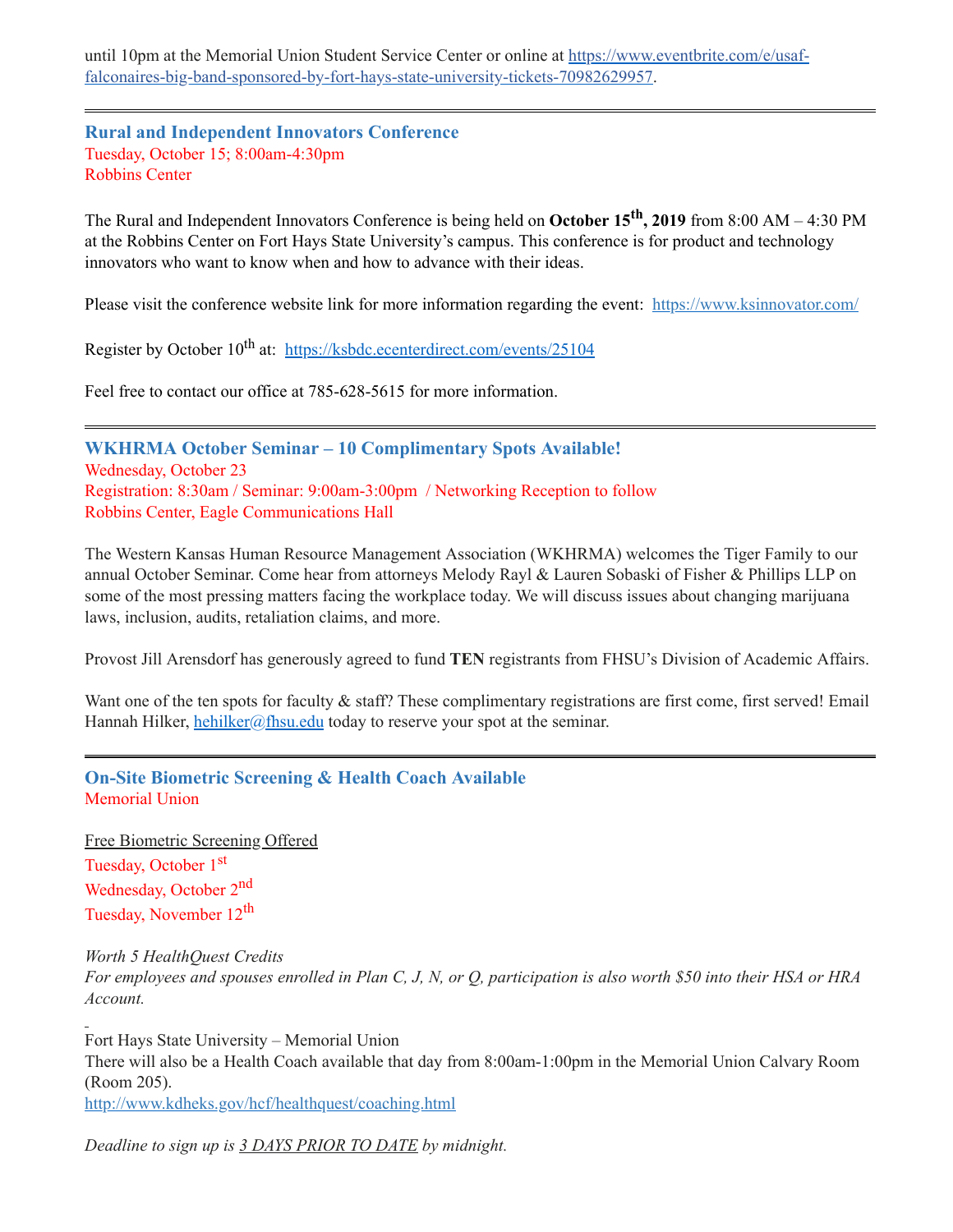## **How Do I Sign Up?**

Log-on to your account on the wellness portal [\(https://kansashealthquest.cernerwellness.com/](https://kansashealthquest.cernerwellness.com/)). To create a new account, follow instructions found at

[http://www.kdheks.gov/hcf/healthquest/download/How\\_to\\_Register\\_an\\_Account.pdf](http://www.kdheks.gov/hcf/healthquest/download/How_to_Register_an_Account.pdf).

Once logged in, follow these simple steps to schedule your screening:

- Click on Biometric Screenings
- · Select Onsite Screenings
- · Login or create an account on the Online Scheduler
- Select Hays from the list of cities
- Select the Location/Date you want to attend
- · A list of times will appear. Select the time that works best for your schedule.
- Answer a few simple questions and click Create Appointment

#### **What is a Biometric Screening?**

Knowing cholesterol or blood glucose values can help you identify serious risks and manage or prevent health problems before they occur. HealthQuest sponsors free biometric screenings at worksites statewide. Testing is conducted in 30 minutes or less using a simple finger stick. Results you will receive include:

- Total Cholesterol, HDL, LDL and total Cholesterol to HDL ratio
- Triglycerides and Glucose
- Systolic and Diastolic Blood Pressure
- Height, Weight, and Body Mass Index (BMI)
- Waist Circumference

Remember for best results to fast for a minimum of 9 hours prior to your appointment. Water, tea and black coffee (no cream or sugar) are okay. Take medications as usual also.

#### **Who is Eligible to Participate?**

- Benefits eligible State and Non-State employees who are enrolled in the state employee health plan or who have waived coverage in the plan
- <span id="page-9-0"></span>• Spouses who are enrolled in the medical portion State Employee Health Plan

## **Political Science Alumni Award Winner Reception** Thursday, October 10; 4:00-5:00pm Memorial Union, Pioneer Room

<span id="page-9-1"></span>Political Science is hosting a reception for its Alumni Award winners, Kevin Faulkner, Joshua Snider, and Curt Brungardt, on October 10<sup>th</sup> in the Memorial Union Pioneer Room from 4-5pm. There will be light refreshments at this come-and-go event. Please RSVP by phone at 785-628-4425 or by email to [kkallacher@fhsu.edu.](mailto:kkallacher@fhsu.edu)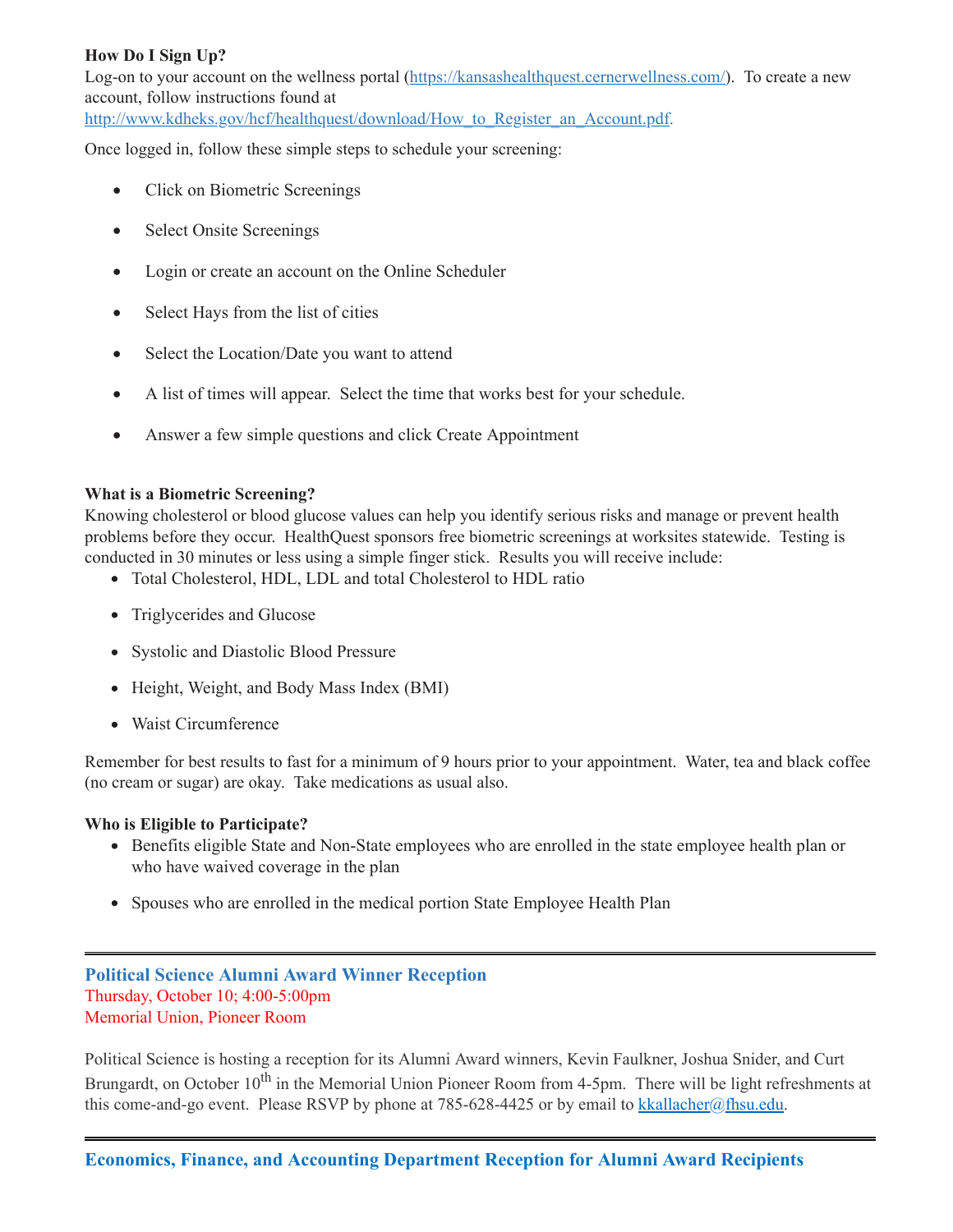Thursday, October 10; 3:00-4:00pm McCartney Hall, Room 109

The Department of Economics, Finance, and Accounting is hosting a come-and-go reception for its Alumni Award recipients, Kevin Faulkner and Cole Engel, on October 10 from 3:00-4:00 PM in MC 109. Kevin is receiving the Alumni Achievement Award and Cole is receiving the Young Alumni Award at Homecoming.

<span id="page-10-0"></span>**Leadership Studies Alumni Distinguished Service Award Reception** Thursday, October 10; 3:00-4:00pm Memorial Union, Stouffer Lounge

Please join the Leadership Studies Department in honoring Drs. Curt and Christie Brungardt, recipients of the 2019 Alumni Distinguished Service Award. Light refreshments will be served at this come-and-go event on Thursday, October 10, in the Memorial Union Stouffer Lounge from 3-4 pm.

## <span id="page-10-1"></span>**College of Education Homecoming Reunion** Thursday, October 11-12

Join us for the First Ever College of Education -- Homecoming Reunion! October 11<sup>th</sup> and October 12<sup>th</sup> Please register by October 3rd at [www.goforthaysstate.com/homecoming](http://www.goforthaysstate.com/homecoming) or, you may also call 888-351-3591.

First 100 to register will receive a free T-Shirt!! Some of the events include:

Friday, Oct. 11<sup>th</sup>:

10:00 AM – 40<sup>th</sup> Anniversary Celebration and Open House of the Plymouth Schoolhouse Saturday, Oct. 12<sup>th</sup>

- 8:30 AM College of Education Breakfast with the Dean, Memorial Union
- 11:00 AM Homecoming Parade (Our Tiger Tots will be marching in the parade)
- 4:30 6:30 PM: FHSU Alumni & Friends Tiger Tailgate, Lewis Field Stadium

We look forward to seeing everyone there!

<span id="page-10-3"></span>**Run/Walk to Help Children Talk** Saturday, October 19; 8:15am FHSU Quad, Outside Memorial Union

Join us October 19<sup>th</sup> for the 7th annual Run/Walk to Help Children Talk charity event. This event will be held at the FHSU Quad (Outside Memorial Union). Registration begins at 8:15 with the races beginning at 9:00 a.m. The proceeds from the 5K run/walk and 1-mile fun walk will provide client scholarships to children in need of speech/language services and support the purchase of clinic materials for the Herndon Clinic. The Run/Walk event is sponsored by the Salina Valley Scottish Rite Masons and the FHSU National Student Speech-Language-Hearing Association. Prices for early-bird registration are \$15.00 for FHSU students, \$20.00 for adults, and \$10.00 for children.

<span id="page-10-2"></span>For event information and registration, please visit our website: [www.fhsu.edu/runwalk](http://www.fhsu.edu/runwalk)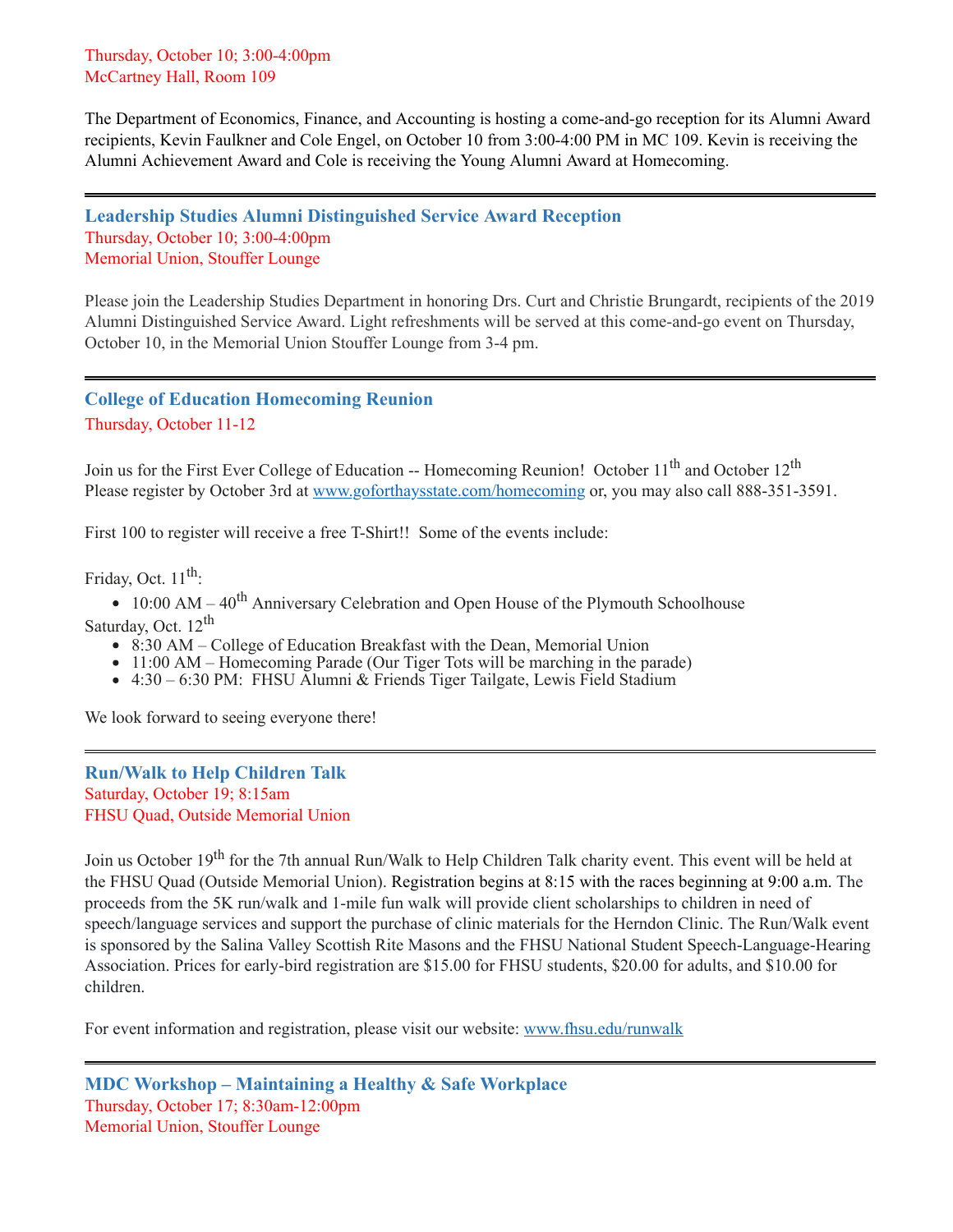There is much more to workplace violence than the mass shootings covered in the news. Most cases of domestic violence don't appear in the news, and this workshop debunks the notion that it couldn't happen in your workplace. The MDC is partnering with Jana's Campaign, Inc. to educate the community on the several forms workplace violence can take and important steps for preventing it. Registration for this workshop is \$119.

### *Please register by October 10.*

As FHSU faculty and staff, your registration fee is complimentary, thanks to your FHSU Vice President. *Limited funding is available annually per division***.**

If you are an Academic Affairs member & are interested in attending this workshop, contact Hannah Hilker at 785 628-4121 or [hehilker@fhsu.edu](mailto:hehilker@fhsu.edu)

Registration can be completed online at <https://webapps.fhsu.edu/MDC2.0/Default.aspx> or by calling Hannah Hilker at (785) 628-4121.

<span id="page-11-0"></span>**MDC Workshop – Instagram Marketing** Friday, October 25; 1:00-4:30pm FHSU Memorial Union, Stouffer Lounge

Instagram has evolved from selfies, pets, and pictures of food to a highly-targeted, visual marketing. Learn how to harness this powerful visual marketing platform to build a loyal audience that grows with your business in the MDC's upcoming workshop *Instagram Marketing*. This workshop covers all the latest features of the platform as well as strategies to grow a following, develop engaging content, advertise and sell on the platform and much more! Registration for this workshop is \$119.

*Please register by October 18.*

### *\*Register for both Instagram Marketing and Mobile Photography for only \$200!*

As FHSU faculty and staff, your registration fee is complimentary, thanks to your FHSU Vice President. *Limited funding is available annually per division***.**

If you are an Academic Affairs member & are interested in attending this workshop, contact Hannah Hilker at 785- 628-4121 or [hehilker@fhsu.edu](mailto:hehilker@fhsu.edu)

Registration can be completed online at <https://webapps.fhsu.edu/MDC2.0/Default.aspx> or by calling Hannah Hilker at (785) 628-4121.

## <span id="page-11-1"></span>**MDC Workshop – Mobile Photography** Friday, October 25, 8:30am-12:00pm FHSU Memorial Union, Stouffer Lounge

Pictures are worth a thousand words, but are they the right words? Learn how to convey impactful messages by utilizing powerful imagery in the MDC's upcoming workshop *Mobile Photography*. You will learn how to captivate and engage your target audience by taking great photos with your phone. Participants will also learn how to optimize their phone's camera settings, manage and edit photos through mobile apps, and use the environment to create web-ready photos. Stick around after this workshop to learn how to use these photos to engage your audience in *Instagram Marketing* in the afternoon! Registration for this workshop is \$119. *Please register by October 18.*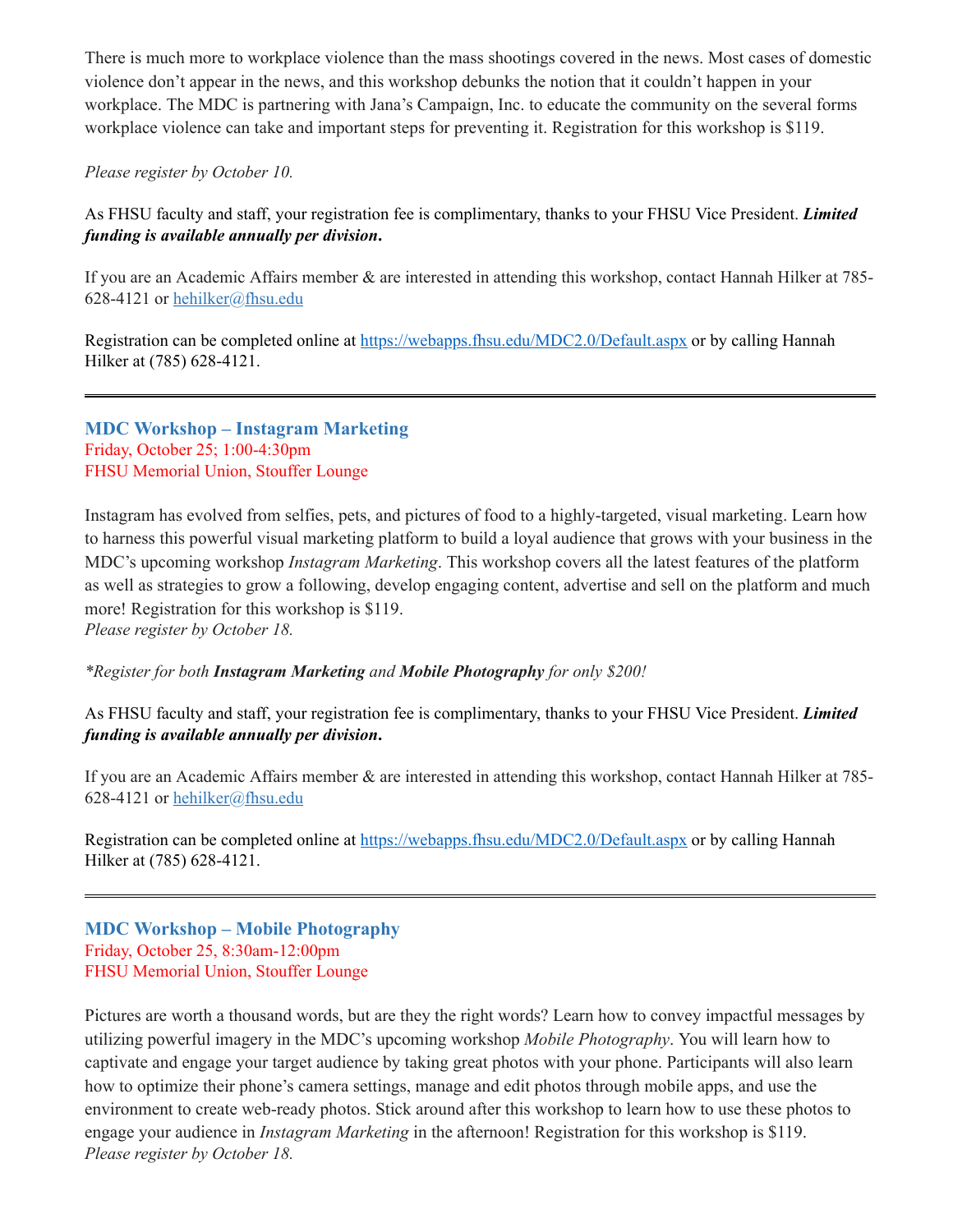#### *\*Register for both Mobile Photography and Instagram Marketing for only \$200!*

As FHSU faculty and staff, your registration fee is complimentary, thanks to your FHSU Vice President. *Limited funding is available annually per division***.**

If you are an Academic Affairs member & are interested in attending this workshop, contact Hannah Hilker at 785- 628-4121 or [hehilker@fhsu.edu](mailto:hehilker@fhsu.edu)

Registration can be completed online at <https://webapps.fhsu.edu/MDC2.0/Default.aspx> or by calling Hannah Hilker at (785) 628-4121.

#### **SHARE WITH STUDENTS**

#### <span id="page-12-0"></span>**40 Days at the Fort**

Students are encouraged to take on the 40 Days at the Fort challenge! Students participating in at least 6 events complete level 1 engagement and receive a Tiger cup, 12 events will complete level 2 engagement & receive a Tiger cup and hat, or 20 or more events will complete level 3 engagement & receive a Tiger cup, hat, & t-shirt. The top forty students will be recognized as Forty Days at the Fort Champions based on the variety & amount of events completed.

Learn more about the 40 Days at the Fort 2019 can view the booklet **[HERE](https://www.fhsu.edu/fye/welcome-programs/final-version-40-days-at-the-fort).**

#### **Full Website Links:**

40 Days at the Fort home page: <https://www.fhsu.edu/fye/welcome-programs/> Booklet: <https://www.fhsu.edu/fye/welcome-programs/final-version-40-days-at-the-fort>

For more information or questions, please contact Tina Wolbert the unit of the student Engagement at 785-628-4664.

### **STUDENT ABSENCES**

# <span id="page-12-1"></span>**Great Bend Feeding Field Trip**

The following students will be taking part in a required field trip on Tuesday, March 1 to Great Bend Feeding for their Feedlot Management class. We will be leaving campus at 1:30 pm and will return by 5:00 pm. The students are expected to visit with their instructors and make arrangements prior to leaving. I hope you will allow the following students to make up any missed course work.

Born, Kendell Collins, Gentri Dempewolf, Lauren Doggett, Baley Draper, Braden Ellegood, Dodge Flory, Cooper Funk, Lakin Giebler, Sarah Hayden, Geordan Holcomb, Clay Lang, Kyle Lewis, Brody Metheney, Danean Peckham, Emily Rayl, Megan